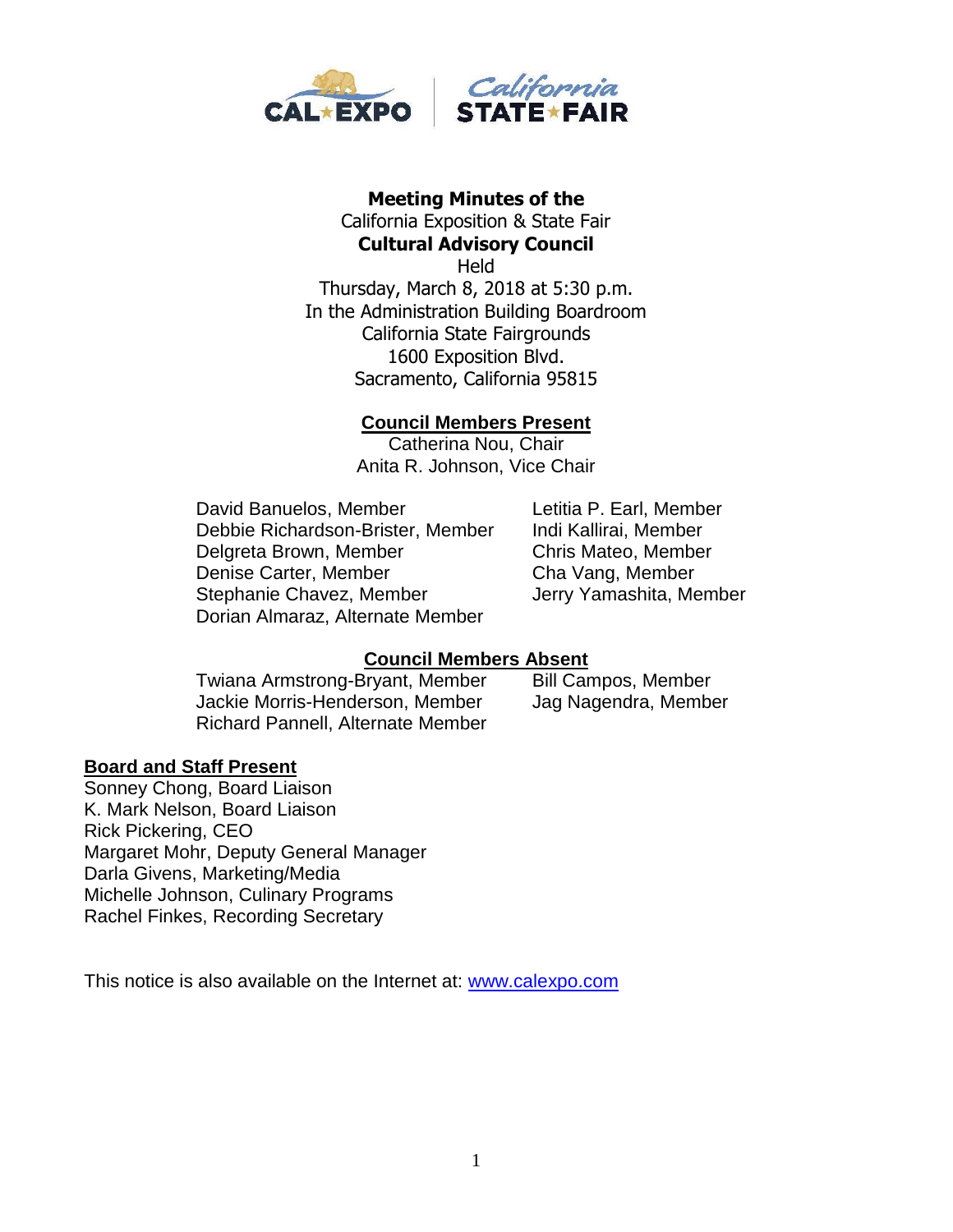# **MINUTES**

- **1) CALL TO ORDER** The meeting was call to order at 5:31 p.m. by Chair Nou.
- **2) ROLL CALL**  Role was taken.

Council Members Campos, Morris-Henderson and Nagendra were not present and had asked to be excused. Council Members Armstrong-Bryant and Pannell were not present.

### **Motion:**

It was moved by Council Member Banuelos and seconded by Council Member Kallirai to excuse the absence of Council Member Campos, Morris-Henderson and Nagendra. **All in favor, motion carried unanimously.**

## **3) INTRODUCTION OF GUESTS & STAFF**

Guest, Dexter Thomas, Ethan Hirsh, Wilson Entertainment, Brian Honebein, Event **Partnerships** 

## **4) APPROVAL OF PREVIOUS MEETING MINUTES**

**a)** Approval of Council Meeting Minutes of January 11, 2018. **Motion:**

It was moved by Council Member Vang and seconded by Council Member Earl to approve Council Meeting Minutes from January 11, 2018. **All in favor, motion carried unanimously.**

# **5) STAFF UPDATES**

**a)** Cal Expo Updates

CEO Pickering reminded the Council the 2018 fair dates are July  $13<sup>th</sup>$ -29<sup>th</sup>. He mentioned that the State Fair will be hosting Navy week which is July 16<sup>th</sup>-22<sup>nd</sup>. Read to Ride and Out at the Fair are coming back. Sponsors have reached out wanting to sponsor the 1<sup>st</sup> California Statewide Mariachi Competition for High School kids. He mentioned that fair ticket prices are increasing for the first time in 10 years. The concert lineup is confirmed but not yet ready to be promoted. There will concerts at Papa Murphy Park. Tickets to those concerts will include fair admission but fair tickets will not include concert admission.

**b)** Cultural Advisory Council Kitchen Program (Staff)

Council Member Chavez described what was done last year and how the Kitchen Program works. Council Member Banuelos volunteered to be the point/contact person. Committee chose Saturday, July 28<sup>th</sup> 11am-2:30pm. There is no fee for the cooking challenge as the ingredients are provided by Save Mart.

**c)** 2018 State Fair Marketing and Community Outreach Updates (Mohr) Deputy General Manager Mohr announced the 2018 State Fair theme, "Don't Miss a Moment". The concert lineup will be released on March  $27<sup>th</sup>$ ; presales will being on the  $28<sup>th</sup>$  and on the  $30<sup>th</sup>$  tickets will be on sale to the general public.